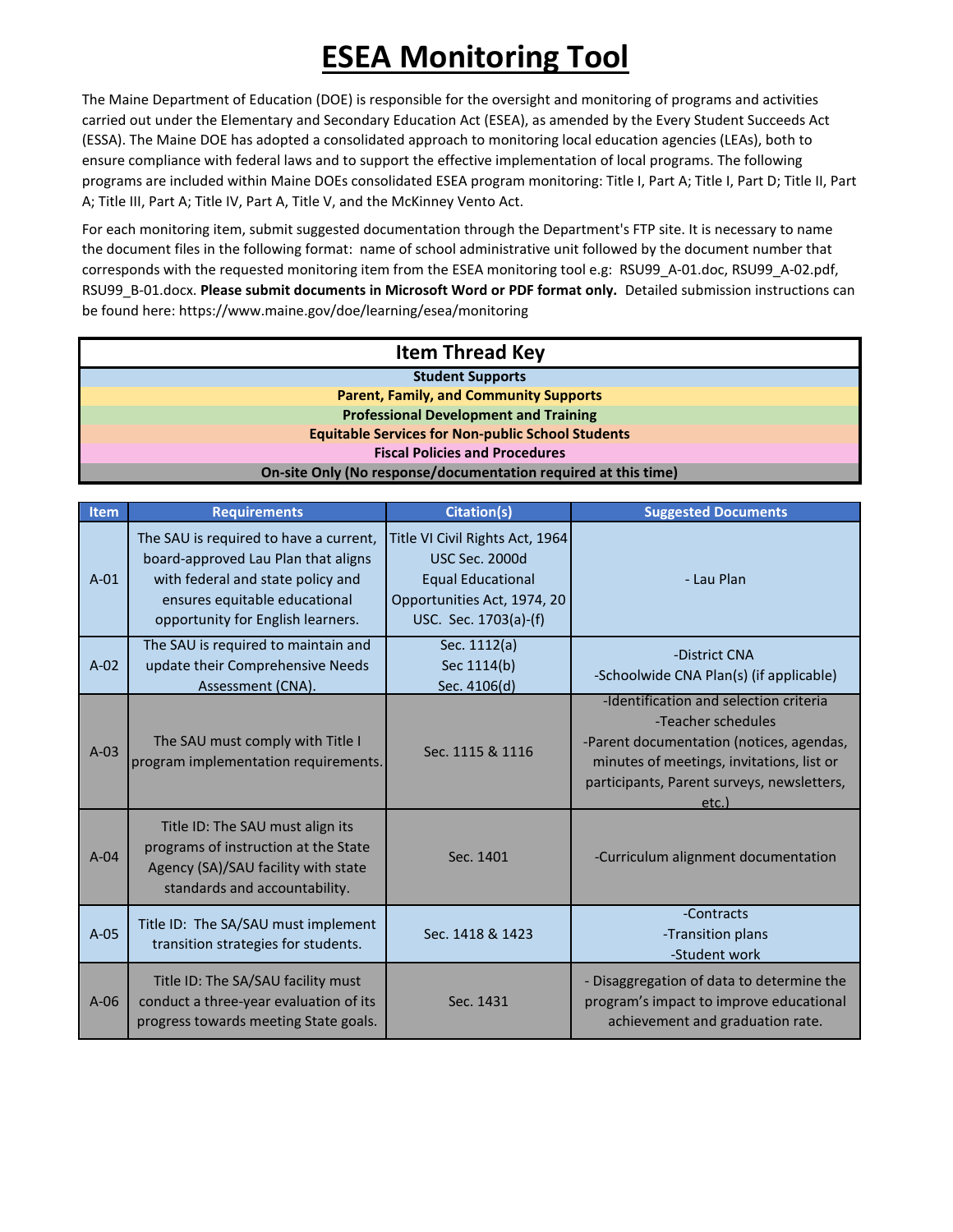| $A-07$ | The SAU must implement the uniform,<br>statewide English learner identification<br>and exit procedures required by the<br>Maine DOE.                                                                                                         | Sec. 3111(b)(2)(A)   | - Completed Language Use Surveys and<br>English language proficiency screener results<br>present in cumulative files<br>- Enrollment packets and/or online<br>enrollment system with Language Use<br>Survey |
|--------|----------------------------------------------------------------------------------------------------------------------------------------------------------------------------------------------------------------------------------------------|----------------------|-------------------------------------------------------------------------------------------------------------------------------------------------------------------------------------------------------------|
| $A-08$ | The SAU must prioritize the distribution<br>of Title IV, Part A funds to a school or<br>schools within the SAU where students<br>demonstrate the highest level of need.                                                                      | Sec. 4106(e)(2)(A)   | District-level data report demonstrating the<br>school(s) receiving funds have the greatest<br>need in the area(s) services are being<br>provided                                                           |
| $A-09$ | The SAU must conduct and document<br>best interest placement determinations<br>for homeless students to ensure that<br>student-centered factors are<br>considered and that school stability is<br>prioritized.                               | Sec. 722(g)(3)(B)    | - Procedure for best interest determination                                                                                                                                                                 |
| $B-01$ | The SAU must frequently inform Title IA<br>parents of their children's academic<br>progress.                                                                                                                                                 | Sec. 1111(h)(2)      | - Sample copies of Title I or school progress<br>reports<br>- Description of how progress reports are<br>provided to parents.                                                                               |
| $B-02$ | The SAU must provide a notice to<br>parents regarding the posting,<br>availability, and general information<br>about the ESEA Dashboard.                                                                                                     | Sec. 1111(h)(2)      | - A copy of the parent notice                                                                                                                                                                               |
| $B-03$ | The SAU must notify parents of their<br>right to request the professional<br>qualifications of their child's teacher in<br>Title IA schools.                                                                                                 | Sec.1112(e)(1)(A)    | - A copy of the notice<br>- Narrative to describe how the notice was<br>disseminated                                                                                                                        |
| $B-04$ | The SAU must notify parents of their<br>right to request and receive<br>information regarding any state or LEA<br>policy, procedure, or parental right to<br>opt their child out of any State or LEA<br>assessments.<br>The SAU must provide | Sec. 1112(e)(2)(A)   | - Initial notification<br>- District Response                                                                                                                                                               |
| $B-05$ | parents/guardian with information<br>regarding testing transparency<br>outlining required State and local<br>assessments.                                                                                                                    | Sec. 1112 (e)(2)(B)  | - A copy of the notification provided to<br>parents/guardians                                                                                                                                               |
| $B-06$ | The SAU must notify parents/guardians<br>of their child's English learner status,<br>including all required information<br>under ESSA, in a language<br>parents/guardians can understand.                                                    | Sec 1112 (e)(3)(A-C) | - A copy of an actual letter/notice to<br>parents/guardians, signed, dated and on<br><b>SAU letterhead</b>                                                                                                  |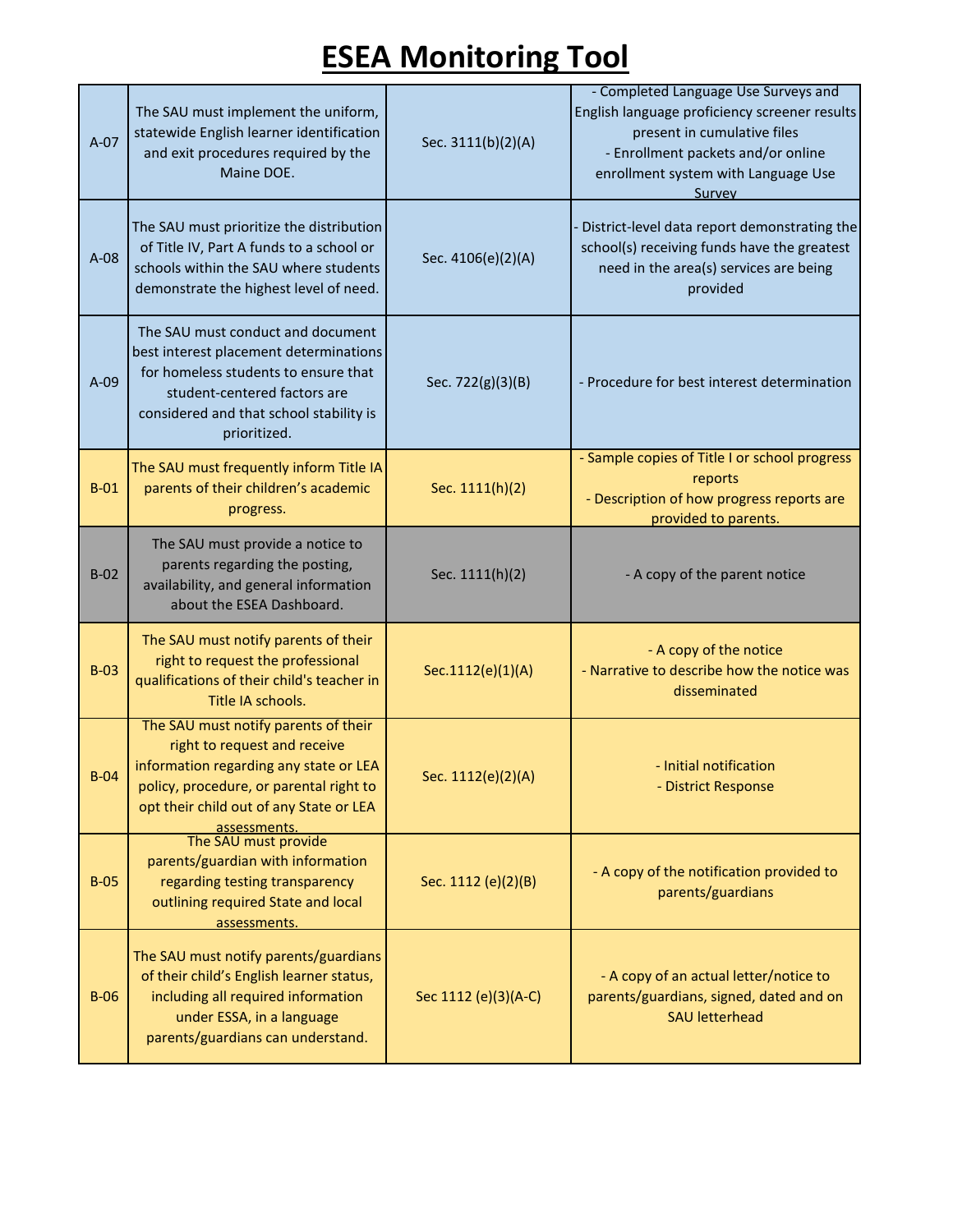| $B-07$ | The SAU must implement an effective<br>means of outreach to<br>parents/guardians of English learners,<br>including holding regular meetings to<br>collect and respond to feedback from<br>parents/guardians of English learners<br>served under Title I and/or Title III. | Sec. 1113 (e)(3)(C)(i)(II)(ii)        | - Event invitation<br>- Meeting agenda<br>- Survey<br>- Translation/interpretation of outreach<br>notices/information                                                                                                                         |
|--------|---------------------------------------------------------------------------------------------------------------------------------------------------------------------------------------------------------------------------------------------------------------------------|---------------------------------------|-----------------------------------------------------------------------------------------------------------------------------------------------------------------------------------------------------------------------------------------------|
| $B-08$ | The SAU must have a Parent<br>Involvement Policy and conduct district-<br>level activities/trainings to implement<br>the policy.                                                                                                                                          | Sec.1116 (a) & (e)                    | - A copy of the SAU Parent Involvement<br>Policy; possibly KBF-E1.                                                                                                                                                                            |
| $B-09$ | Title I schools must have a School-Level<br>Parent Involvement Policy. Describe<br>how this was disseminated to parents.<br>Describe the school-level<br>activities/trainings provided to<br>implement the policy.                                                        | Sec.1116(c)(1) & (e)                  | - A copy of each school's School Level Parent<br>Involvement Policy; possibly KBF-E2                                                                                                                                                          |
| $B-10$ | Parents of eligible Title IA students<br>must receive Title IA program<br>information in a timely manner.                                                                                                                                                                 | Sec.1116 (c) (4) (A)                  | - A copy of an actual letter/notice to<br>parents/guardians, signed, dated and on<br>SAU letterhead, or<br>- Materials provided which inform them of<br>Title IA eligibility and program information in<br><b>Targeted Assistance Schools</b> |
| $B-11$ | Title IA School written Parent/School<br>Compact. Describe how this was<br>disseminated to parents.                                                                                                                                                                       | Sec. 1116(d)(1)                       | - Copy of each school's Parent/School<br>Compact                                                                                                                                                                                              |
| $B-12$ | Title IA parent training programs or<br>activities must be evaluated for<br>effectiveness.                                                                                                                                                                                | Sec. 1116(e)                          | - Evaluation form;<br>- Survey; or<br>- Minutes of a meeting closing activity                                                                                                                                                                 |
| $B-13$ | The SAU must determine the needs of<br>Title IA parents in order to provide<br>parent training programs or activities<br>that will assist them in supporting their<br>child's education.                                                                                  | Sec. 1116(e)                          | - Surveys;<br>- Meeting notes;<br>- Process used to collect data from informal<br>discussions with parents                                                                                                                                    |
| $B-14$ | SAU meets with parents/family<br>members to obtain feedback regarding<br>Title I programming, parent/family<br>engagement activities, and required<br>notices.                                                                                                            | Sec. 1118(a), 1118(c), and<br>1118(d) | - Meeting Notes & Attendance Roster<br>- Title I Required Notices<br>- Feedback Survey                                                                                                                                                        |
| $B-15$ | Title ID: The SA/LEA facility must<br>involve parents and family members to<br>improve the educational achievement<br>of their children.                                                                                                                                  | Sec. 1414 & 1424                      | - Narrative                                                                                                                                                                                                                                   |
| $B-16$ | The SAU must consult with a variety of<br>stakeholders (including principals,<br>teachers, parents, and students) in the<br>development of its funding application.                                                                                                       | Sec. 4106(e)(1)(E)                    | - Meeting participant list and minutes                                                                                                                                                                                                        |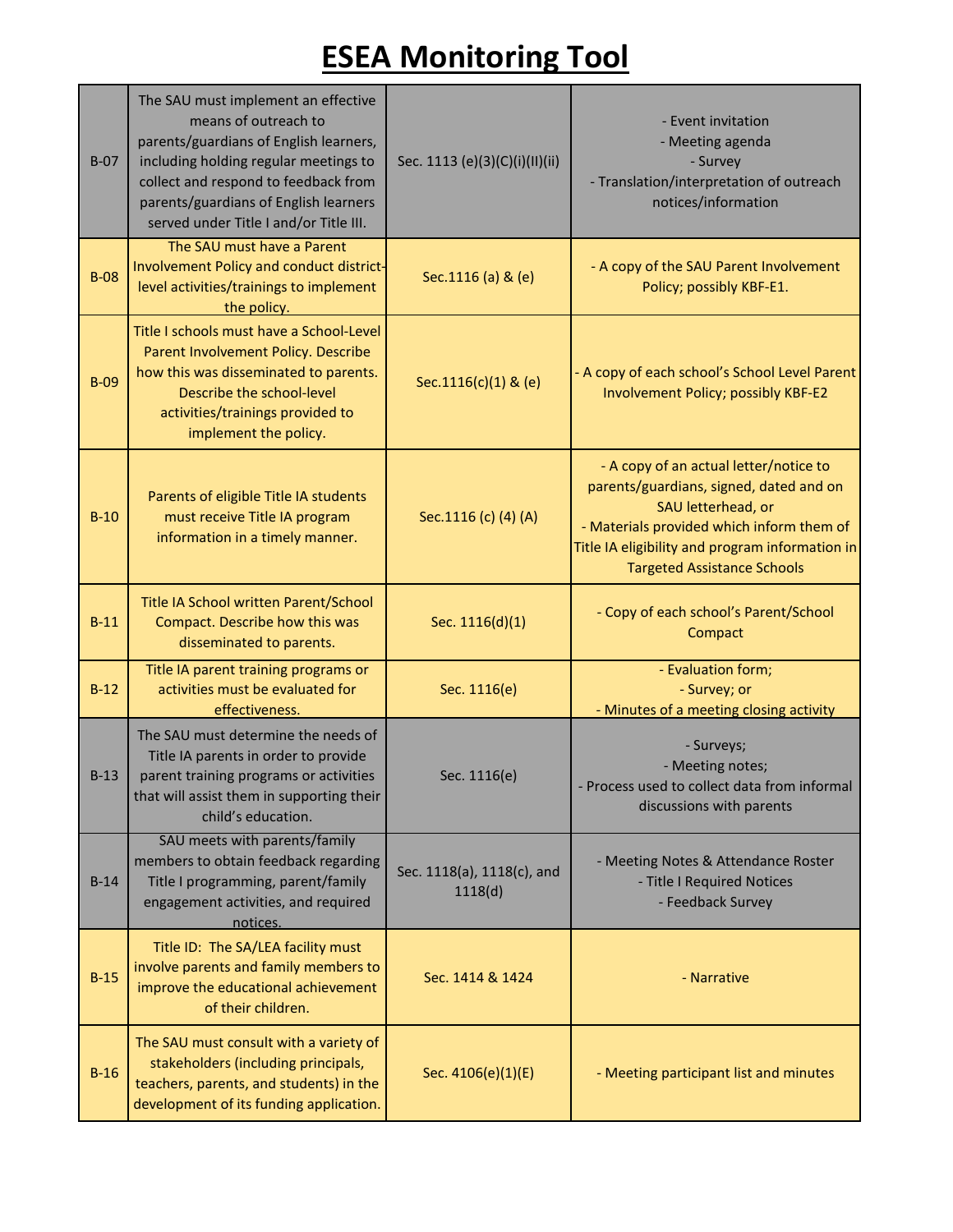| $B-17$ | The SAU must ensure that homeless<br>families and homeless children and<br>youths have access to and receive<br>educational services for which such<br>families, children, and youths are<br>eligible, including services through<br>Head Start programs, early intervention<br>services under Part C of the Individuals<br>with Disabilities Act, and other<br>preschool programs administered by<br>the SAU. | Sec. 722(g)(6)((A)(iii)                           | - Enrollment questionnaire<br>- Service/referral log                                                                |
|--------|----------------------------------------------------------------------------------------------------------------------------------------------------------------------------------------------------------------------------------------------------------------------------------------------------------------------------------------------------------------------------------------------------------------|---------------------------------------------------|---------------------------------------------------------------------------------------------------------------------|
| $B-18$ | The SAU must notify parents of their<br>option to request that their child's<br>student directory information not be<br>released to military recruiters or<br>institutions of higher education without<br>prior written consent.                                                                                                                                                                               | Sec. 8528                                         | - A copy of the notice<br>- Narrative to describe how the notice was<br>disseminated                                |
| $C-01$ | If professional development (PD)<br>activities are carried out under Title IIA,<br>the SAU must collaborate with<br>teachers, paraprofessionals, principals,<br>other relevant school personnel, and<br>parents to plan the PD activities.                                                                                                                                                                     | Sec. 2122 (b)(7)<br>Sec. 2102(b)(3)               | - Collaborative meeting participant list and<br>minutes<br>- List of professional development activities            |
| $D-01$ | The SAU must conduct timely and<br>meaningful consultation with eligible<br>non-public schools regarding ESEA<br>equitable services.                                                                                                                                                                                                                                                                           | Sec. 1117(b)<br>Sec. 8501(c)                      | - Dated meeting minutes                                                                                             |
| $D-02$ | The SAU must have a written process to<br>procure and pay for services for non-<br>public schools.                                                                                                                                                                                                                                                                                                             | Sec.1117(d)<br>Sec. 8501(d)                       | - Narrative that describes the procedure<br>used to access materials and services agreed<br>to during consultation  |
| $E-01$ | The SAU must maintain detailed<br>accounting records for all ESEA<br>programs.                                                                                                                                                                                                                                                                                                                                 | 2 CFR Part 200<br>34 CFR 76.702, 76.730           | - Detailed Fiscal Year (FY) trial balance for<br>the current FY for all Titles                                      |
| $E-02$ | The SAU must have a policy/procedure<br>for tracking equipment inventory which<br>meets federal requirements.                                                                                                                                                                                                                                                                                                  | 2 CFR Part 200.302(b)(7)<br>2 CFR Part 200.319(C) | - Dated equipment inventory<br>Provide a narrative outlining the procedure<br>used to track the equipment inventory |
| $E-03$ | The SAU must maintain accounting<br>records and appropriate supporing<br>documentation for all ESEA program<br>expenses.                                                                                                                                                                                                                                                                                       | 2 CFR Part 200.305<br>2 CFR Part 200.319(C)       | - Invoices for current FY for requested Titles<br>and the supporting documentation                                  |